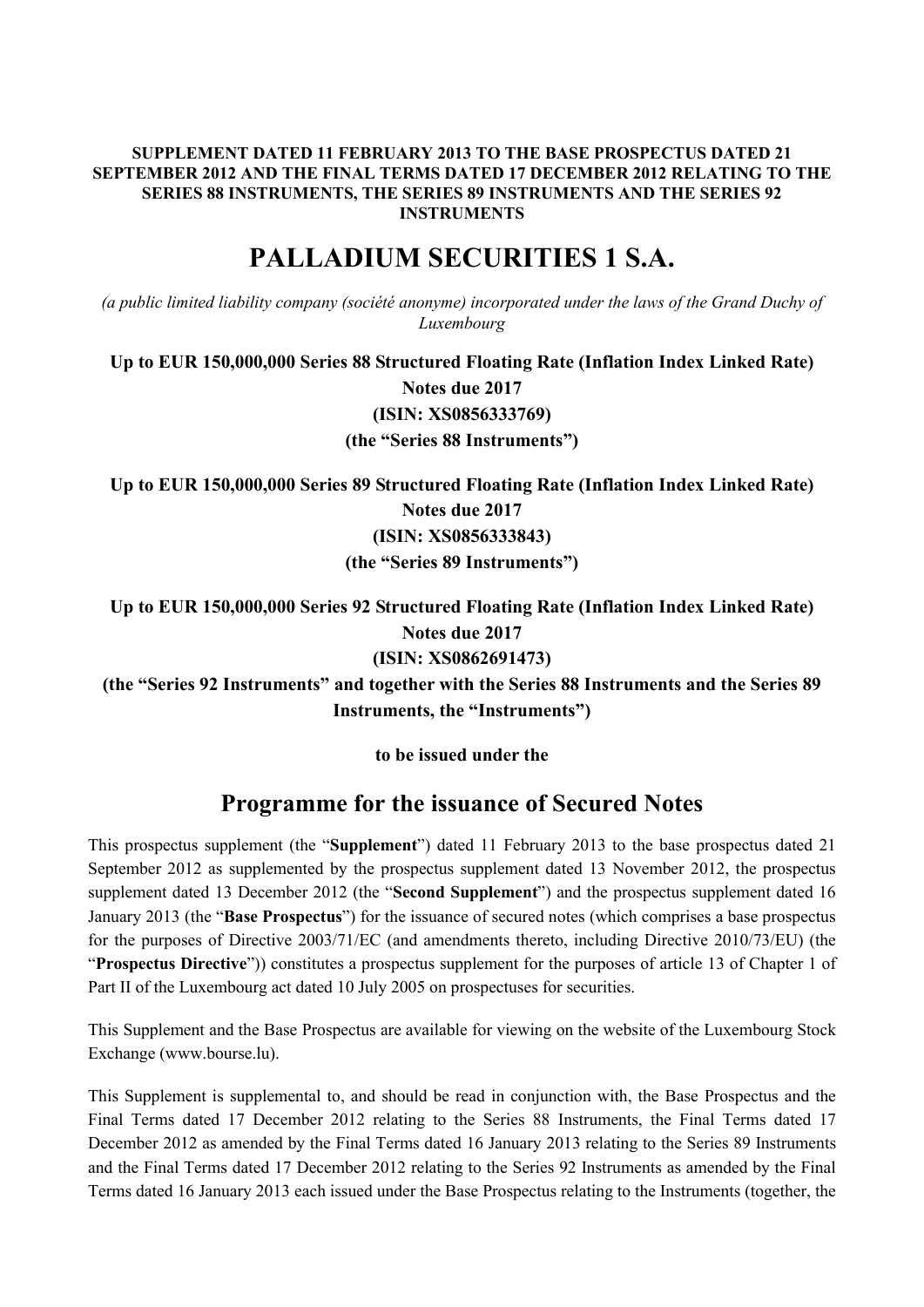"**Final Terms**"). Terms defined in the Base Prospectus and the Final Terms have the same meaning when used in this Supplement.

**The amendments to the Base Prospectus and the Final Terms mentioned under the section entitled "Purpose of this Supplement" below shall only apply to the Series 88 Instruments, the Series 89 Instruments and the Series 92 Instruments and the Final Terms with respect thereto.**

The Issuer accepts responsibility for the information contained in this Supplement. To the best of the knowledge of the Issuer (which has taken all reasonable care to ensure that such is the case) the information contained in this Supplement is in accordance with the facts and does not omit anything likely to affect the import of such information.

To the extent that there is any inconsistency between (a) any statement in this Supplement and (b) any other statement in the Base Prospectus, the statements in (a) above will prevail.

Save as disclosed in this Supplement, there has been no other significant new factor, material mistake or inaccuracy relating to information included in the Base Prospectus relating to the Instruments since the publication of the Base Prospectus.

In accordance with article 13 paragraph 2 Luxembourg act dated 10 July 2005 on prospectuses for securities, as amended, investors who have already agreed to purchase or subscribe for Instruments offered by way of a public offer before this Supplement is published shall have the right, exercisable within a time limit of two working days after the publication of this Supplement, i.e. until 13 February 2013, to withdraw their acceptances. This withdrawal right will only apply to those investors who have agreed to purchase or subscribe for the Instruments in accordance with the relevant Final Terms issued under the Base Prospectus before the publication of this Supplement.

The Base Prospectus and the Final Terms are revised with effect from and including the date of this Supplement.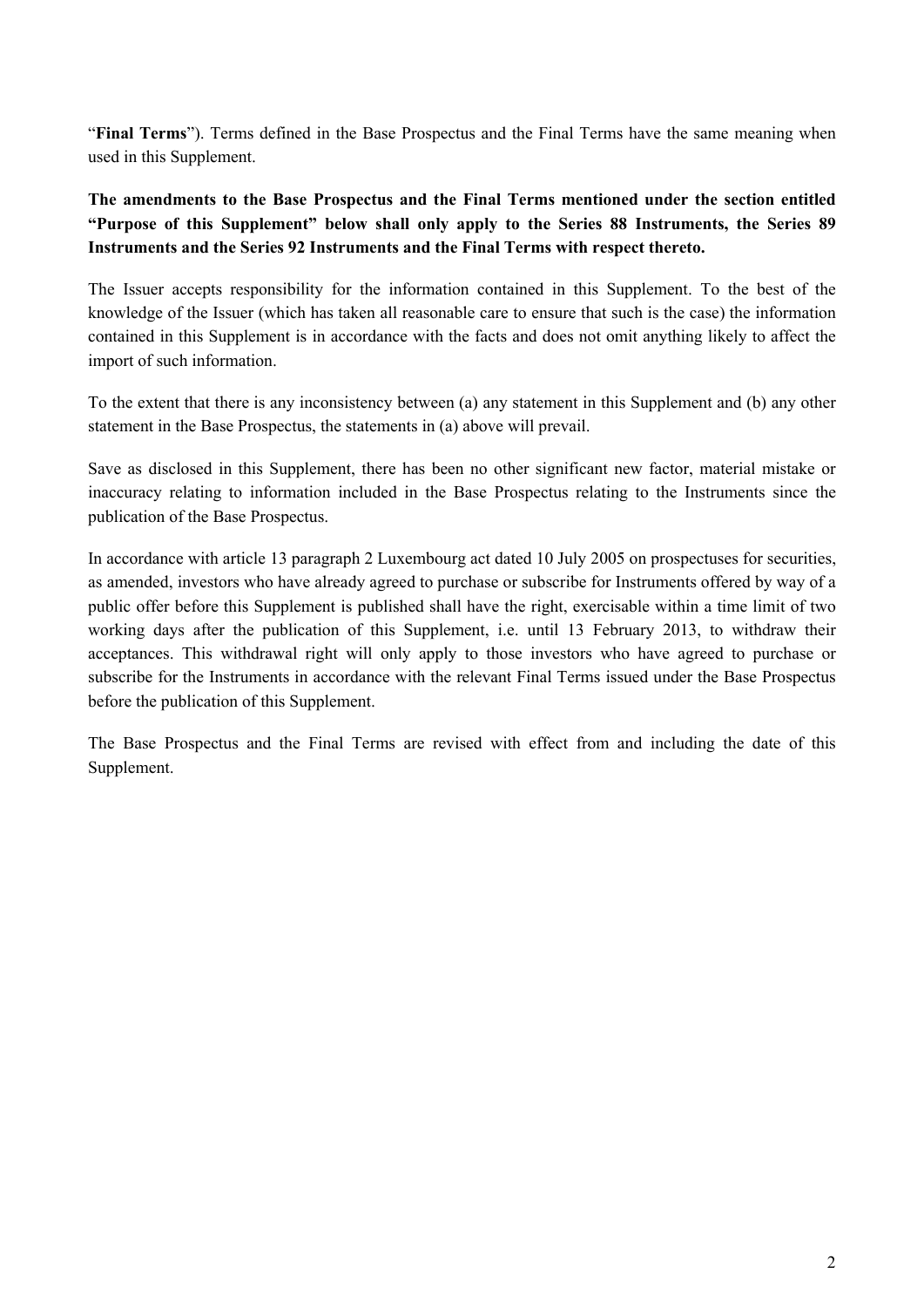#### **Purpose of this Supplement**

The purpose of this Supplement is to:

- (i) amend the General Conditions to provide an alternative to Early Redemption in the event that the Calculation Agent determines that there is no appropriate alternative index;
- (ii) amend the General Description of the Programme section to reflect the change to the General Conditions described in paragraph (i) above;
- (iii) amend the Risk Factors to reflect the change to the General Conditions described in paragraph (i) above;
- (iv) amend the Summary as set out in the Base Prospectus to reflect the change to the General Conditions described in paragraph (i) above; and
- (v) amend the Final Terms relating to the Instruments to reflect the change to the General Conditions described in paragraph (i) above.

#### **Amendment of Summary**

The paragraph after the definition of "Index" in section C.9 (Interest/Redemption) on page 18 of the Base Prospectus as amended by the Second Supplement shall be deleted in its entirety and replaced with the following paragraph:

"The Index Adjustment Provisions shall apply to the Instruments in the event that there is a delay in publication of the Index, the Index ceases to be published or announced, the Index is rebased, there is a material modification in the Index or a manifest error in the published level of the Index. These provisions allow, amongst other things, for the Calculation Agent to determine a substitute Index level, designate an appropriate alternative Index and make adjustments to the Index and/or the terms of the Securities. If the Calculation Agent determines that there is no appropriate alternative index [the Instruments will be cancelled early] [the inflation rate for the relevant period will be deemed to be zero].]".

#### **Amendment of Risk Factors**

The fourth paragraph of section 3.2 entitled "Interest Rates" on page 29 of the Base Prospectus as amended by the Second Supplement shall be deleted in its entirety and replaced with the following paragraphs:

"If the Interest Rate is specified as a "Structured Floating Rate (Inflation Index Linked Rate)", then the Index will be an inflation index. Instruments linked to an inflation index pay a return calculated by reference to the value of such inflation index. An investment in Instruments linked to an inflation index will entail significant risks not associated with an investment in a conventional debt security.

Investors should be aware that a level of the applicable Index may fail to be published or announced and that the Instruments are subject to adjustment provisions as provided in General Condition 22 which allow, amongst other things, for the Calculation Agent to determine a substitute Index level, designate an appropriate alternative Index and make adjustments to the terms of the Instruments. In such circumstances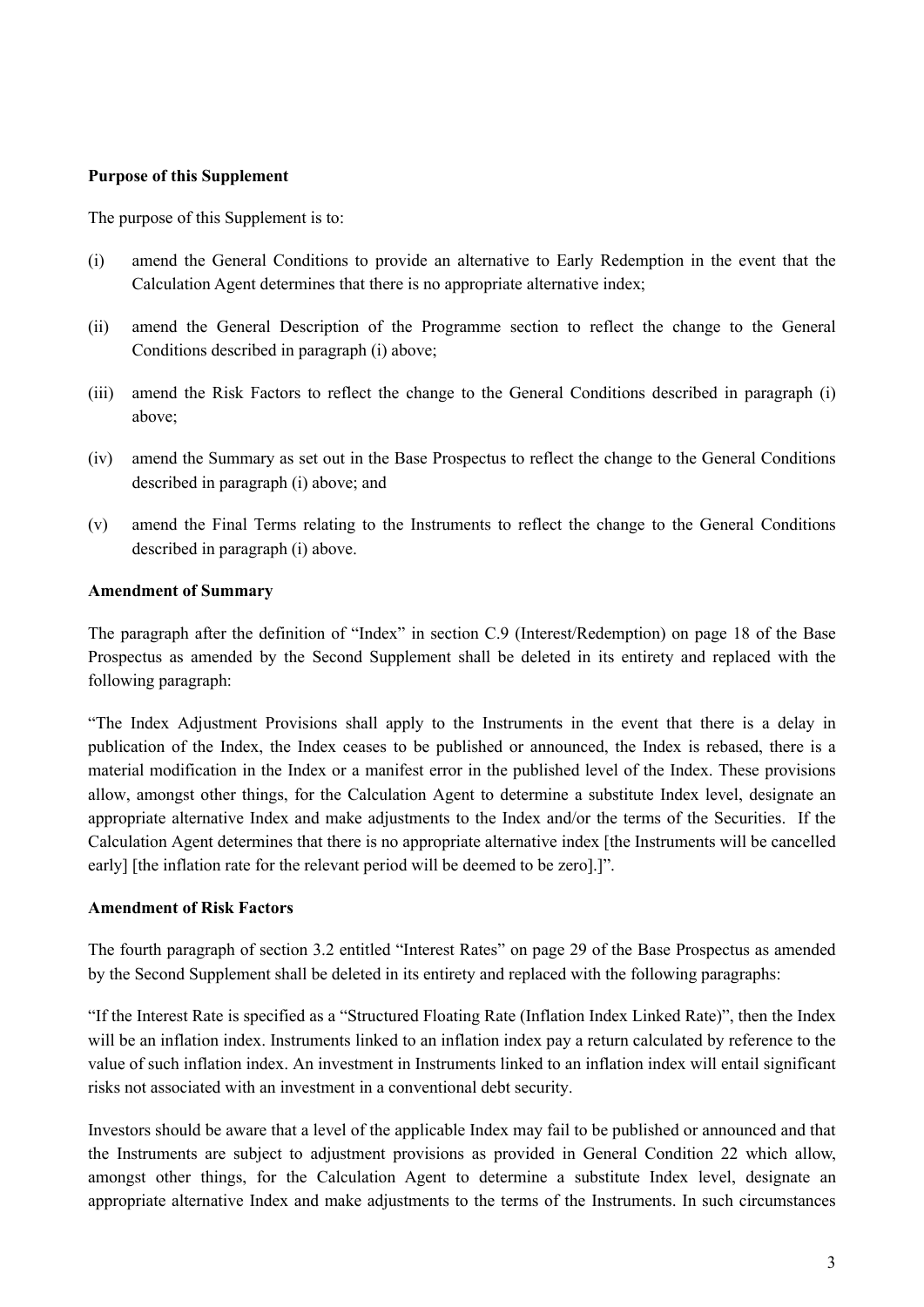the Interest Rate applicable to the Instruments may be less than previously anticipated and may negatively affect the value of the Instruments. If the Calculation Agent determines that there is no appropriate alternative index, if the relevant Final Terms specify that "Early Redemption on Cessation of Publication" is applicable the Notes will be cancelled early at the Early Termination Amount or if the relevant Final Terms specify that Early Redemption on Cessation of Publication is not applicable, the Inflation Rate for the relevant Interest Period shall be deemed to be zero. If the relevant Final Terms specify that "Early Redemption on Cessation of Publication" is not applicable and the Calculation Agent is unable to determine an appropriate alternative inflation index for a prolonged period, investors should be aware that the Inflation Rate may be deemed to be zero for successive Interest Periods. As a result, investors may not receive a return on the Instruments for the duration of this period, which could be up until the maturity date of the Instruments."

# **Amendment of General Description of the Programme**

The General Description of the Programme as set out in the Base Prospectus as amended by the Second Supplement is amended by the addition of the words "if "Early Redemption on Cessation of Publication" is specified as Applicable in the relevant Final Terms" before the words "there is a cessation" in paragraph 7(g) on page 46 of the Base Prospectus as amended by the Second Supplement.

# **Amendment of General Conditions**

General Condition 22 as inserted by the Second Supplement on page 95 of the Base Prospectus shall be amended by the deletion of paragraph 22.2.5 and the replacement with the following:

- "22.2.5 if the Calculation Agent determines that there is no appropriate alternative index:
	- (i) if "Early Redemption on Cessation of Publication" is marked as Applicable in the relevant Final Terms, the Issuer shall give not more than 30 and not less than 15 calendar days' notice to the Instrumentholders and upon expiry of such notice shall redeem all but not some only of the Instruments at the Early Termination Amount (if any); or
	- (ii) if "Early Redemption on Cessation of Publication" is marked as Not Applicable in the relevant Final Terms, the Inflation Rate for the relevant Interest Period shall be deemed to be zero.".

#### **Amendment of the Final Terms**

Each of the Final Terms shall be amended as follows.

- (i) In Part A under the heading "Provisions Relating to Redemption" of each of the Final Terms, a new paragraph 15 shall be inserted after paragraph 14 headed "Collateral Put/Call Redemption" (and the subsequent paragraphs shall be renumbered accordingly) as follows:
	- "15 Early Redemption on Cessation Not Applicableof Publication: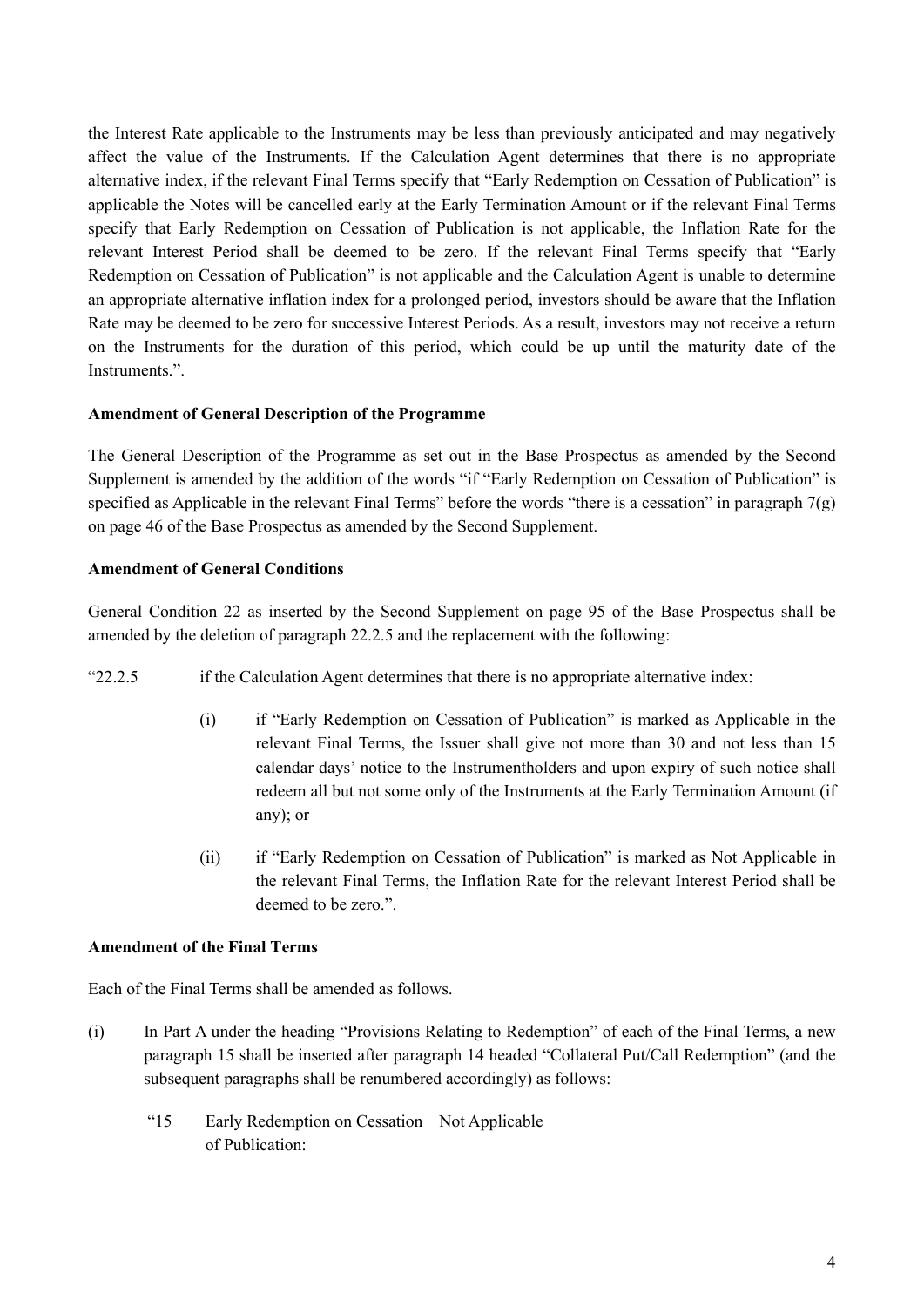- (ii) In the Annex of each of the Final Terms which contains the Issue Specific Summary:
	- (a) The paragraph after the definition of "Index" in paragraph C.9 (Interest/Redemption) shall be deleted in its entirety and replaced with the following paragraph:

"The Index Adjustment Provisions shall apply to the Instruments in the event that there is a delay in publication of the Index, the Index ceases to be published or announced, the Index is rebased, there is a material modification in the Index or a manifest error in the published level of the Index. These provisions allow, amongst other things, for the Calculation Agent to determine a substitute Index level, designate an appropriate alternative Index and make adjustments to the Index and/or the terms of the Securities. If the Calculation Agent determines that there is no appropriate alternative index the inflation rate for the relevant period will be deemed to be zero.";

(b) the paragraph headed "*Early Termination of the Instruments*" in paragraph C.9 (Interest/ Redemption) shall be deleted and replaced with:

# *"Early Termination of the Instruments*

The Instruments may be cancelled early in a number of circumstances:

(A) Collateral Default Event: If a default, event of default or other similar event or circumstance occurs with respect to the Collateral (howsoever described and including, without limitation, a failure to pay any principal or interest when and where due in accordance with the terms of the Collateral as at the Issue Date and further provided that if any of the Collateral comprises assetbacked securities then any deferral of interest or other payment thereunder in accordance with its terms shall not constitute a "default") (a "**Collateral Default Event**"), the Instruments shall be cancelled in whole or in part and the Issuer shall pay the Early Termination Amount which will include an amount equal to any accrued but unpaid interest.

(B) Collateral early redemption: If any of the Collateral becomes repayable (otherwise than at the option of the relevant Collateral Obligor in accordance with the terms of the Collateral) or becomes capable of being declared due and payable prior to its stated date of maturity for whatever reason, the Instruments shall be cancelled in whole or in part and the Issuer shall pay the Early Termination Amount which will include an amount equal to any accrued but unpaid interest.

(C) Cancellation for tax reasons: If the Issuer would be required by law to withhold or account for tax or would suffer tax in respect of its income so that it would be unable to make payment of the full amount due, and the Issuer has been unable to arrange substitution or change of itself as Issuer, or is unable to do so in a tax efficient manner, before the next payment is due in respect of the Instruments, the Instruments shall be cancelled in whole and the Issuer shall pay the Early Termination Amount which will include an amount equal to any accrued but unpaid interest.

(D) Early Termination of the Hedging Agreement: If the Hedging Agreement is terminated in accordance with its terms prior to the Hedging Agreement Termination Date, the Instruments shall be cancelled in whole and the Issuer shall pay the Early Termination Amount which will include an amount equal to any accrued but unpaid interest.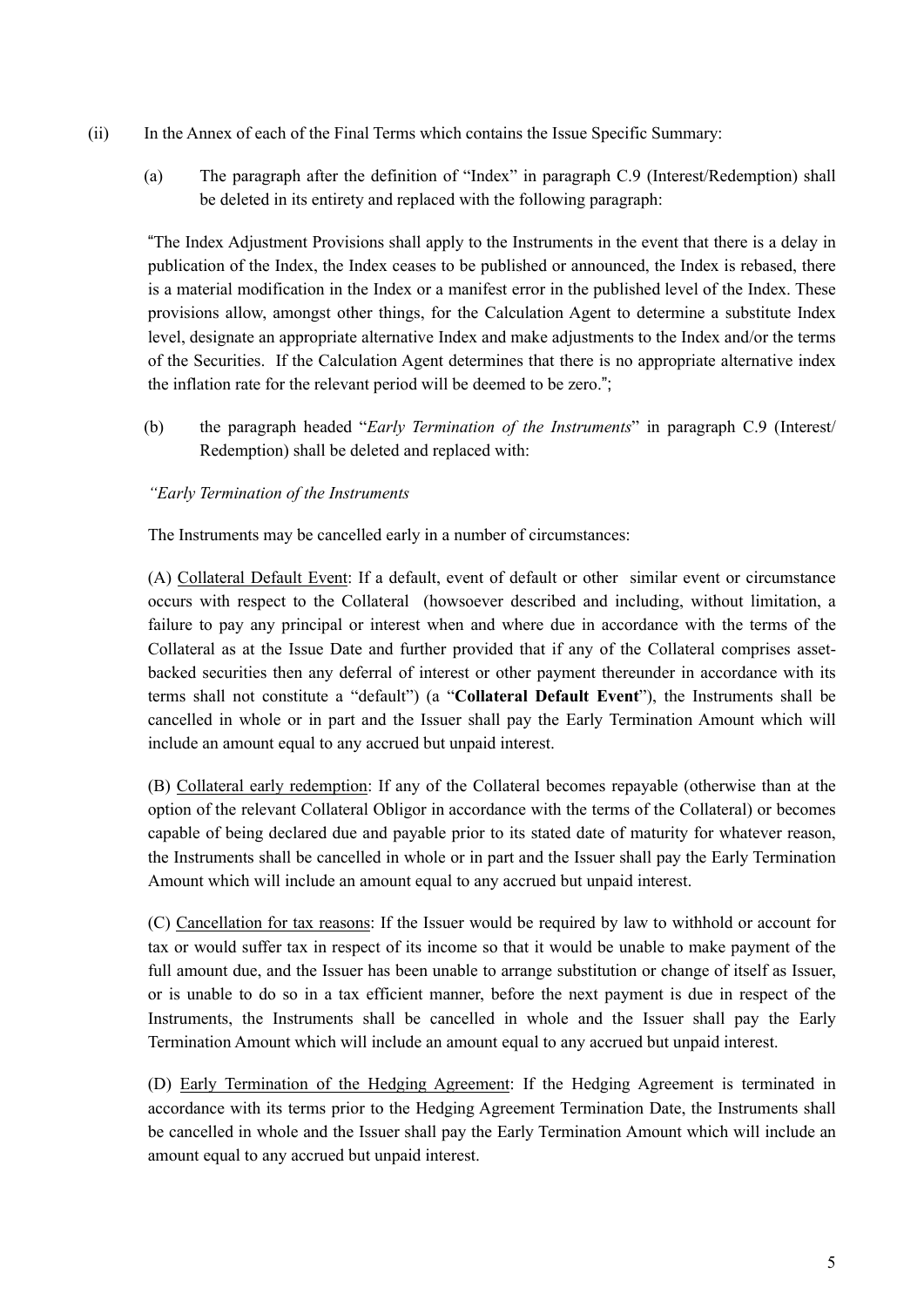In any such case of early cancellation described in  $(A)$ ,  $(B)$ ,  $(C)$  or  $(D)$  above the Issuer shall give not more than 30 nor less than 15 days' notice of the date fixed for cancellation and on expiry of such notice (i) the Issuer shall cancel the outstanding Instruments of the Series in whole or in part, as applicable, (ii) the relevant portion of the Series Assets will be realised in accordance with the Securitisation Act 2004, if applicable, and (iii) the security constituted by or created pursuant to the Series Instrument shall become enforceable in whole or in part.

(E) Event of Default: If an Event of Default occurs (as described in C.8 above) then the Instruments shall be cancelled and the Issuer shall pay the Early Termination Amount in respect of each Instrument.";

(c) the paragraph headed "*Early Termination Amount*" in paragraph C.9 (Interest/ Redemption) shall be deleted and replaced with:

# "*Early Termination Amount*

The Early Termination Amount (if any) due in respect of each Instrument following the occurrence of an Event of Default, an early termination of the Hedging Agreement, a cancellation for tax reasons, a Collateral Default Event or a Collateral early redemption shall be an amount equal to such Instrument's pro rata share of an amount in the Specified Currency (which may never be less than zero) determined by the Calculation Agent in accordance with the following formula:

 $(A - B)$ 

Where:

"A" is the Market Value Collateral, converted into the Specified Currency at the relevant exchange rate applicable at such time, as determined by the Calculation Agent in its reasonable discretion; and

"B" is the Early Termination Unwind Costs.

The Early Termination Amount will include an amount equal to any accrued but unpaid interest.";

(d) the definition of "Early Termination Valuation Date" in paragraph C.9 (Interest/ Redemption) shall be deleted and replaced with:

#### " "**Early Termination Valuation Date**" means:

(a) for the purposes of a cancellation due to a Collateral Default Event, a Collateral early termination, a cancellation for tax reasons or an early termination of the Hedging Agreement, the Business Day immediately preceding the due date for cancellation; or

(b) for the purposes of a cancellation due to the occurrence of an Event of Default, the due date for cancellation."